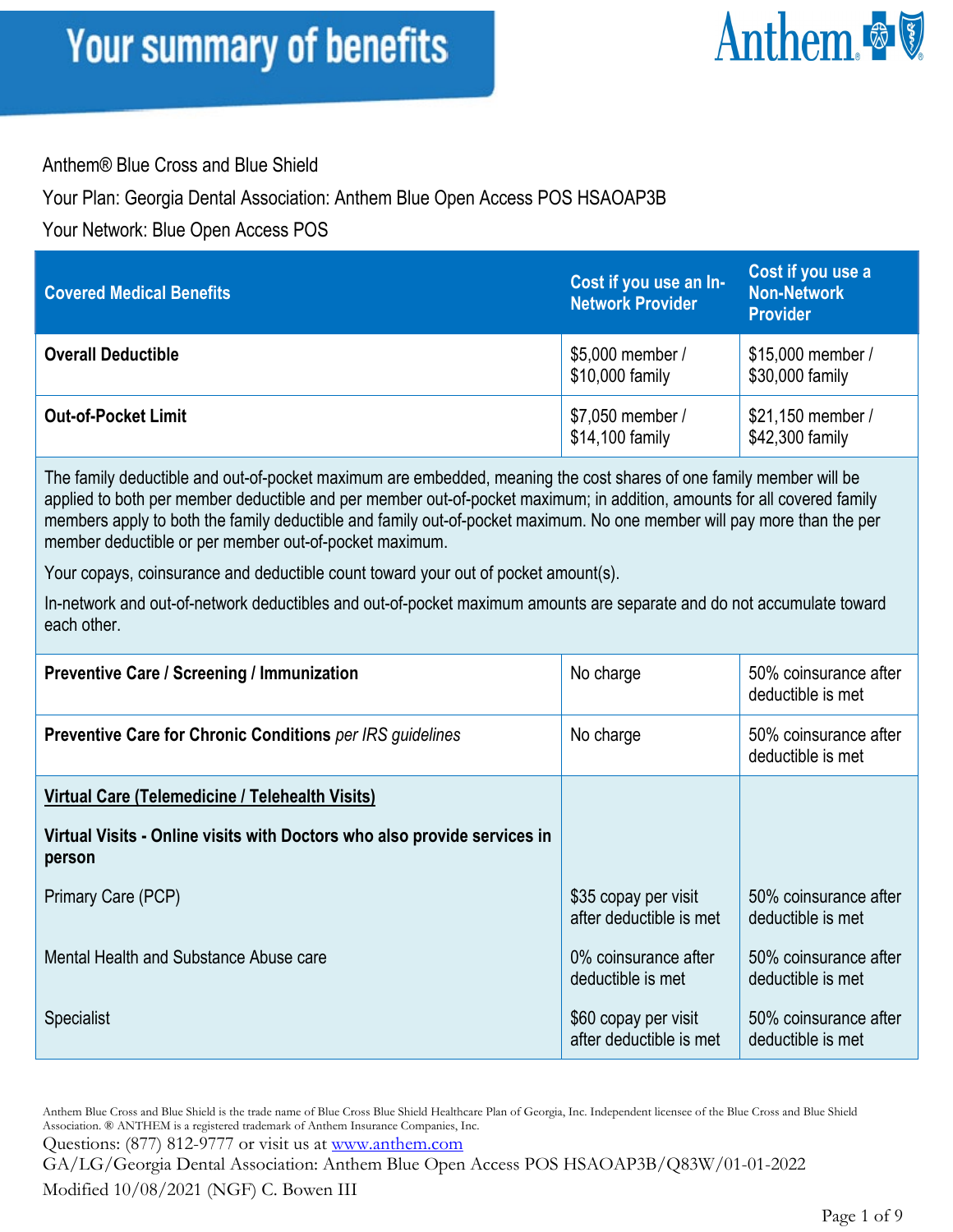| <b>Covered Medical Benefits</b>                                                                                                                                                        | Cost if you use an In-<br><b>Network Provider</b> | Cost if you use a<br><b>Non-Network</b><br><b>Provider</b> |
|----------------------------------------------------------------------------------------------------------------------------------------------------------------------------------------|---------------------------------------------------|------------------------------------------------------------|
| <b>Medical Chats and Virtual Visits for Primary Care from our Online</b><br>Provider K Health, its affiliated Provider groups, via our mobile app,<br>website or Anthem-enabled device | \$0 copay per visit after<br>deductible is met    | \$0 copay per visit after<br>deductible is met             |
| Virtual Visits from Online Provider LiveHealth Online via<br>www.livehealthonline.com; our mobile app, website or Anthem-enabled<br>device                                             |                                                   |                                                            |
| Primary Care (PCP) and Mental Health Substance Abuse                                                                                                                                   | \$35 copay per visit<br>after deductible is met   | 50% coinsurance after<br>deductible is met                 |
| <b>Specialist Care</b>                                                                                                                                                                 | \$60 copay per visit<br>after deductible is met   | 50% coinsurance after<br>deductible is met                 |
| Visits in an Office                                                                                                                                                                    |                                                   |                                                            |
| <b>Primary Care (PCP)</b>                                                                                                                                                              | \$35 copay per visit<br>after deductible is met   | 50% coinsurance after<br>deductible is met                 |
| <b>Specialist Care</b>                                                                                                                                                                 | \$60 copay per visit<br>after deductible is met   | 50% coinsurance after<br>deductible is met                 |
| <b>Other Practitioner Visits</b>                                                                                                                                                       |                                                   |                                                            |
| <b>Routine Maternity Care (Prenatal and Postnatal)</b>                                                                                                                                 | 30% coinsurance after<br>deductible is met        | 50% coinsurance after<br>deductible is met                 |
| <b>Retail Health Clinic Visit</b>                                                                                                                                                      | \$35 copay per visit<br>after deductible is met   | 50% coinsurance after<br>deductible is met                 |
| <b>Manipulation Therapy</b><br>Coverage is limited to 20 visits per year.                                                                                                              | 30% coinsurance after<br>deductible is met        | 50% coinsurance after<br>deductible is met                 |
| Acupuncture                                                                                                                                                                            | Not covered                                       | Not covered                                                |
| <b>Other Services in an Office</b>                                                                                                                                                     |                                                   |                                                            |
| <b>Allergy Testing</b>                                                                                                                                                                 | 30% coinsurance after<br>deductible is met        | 50% coinsurance after<br>deductible is met                 |
| <b>Chemo/Radiation Therapy</b>                                                                                                                                                         | 30% coinsurance after<br>deductible is met        | 50% coinsurance after<br>deductible is met                 |
| Dialysis/Hemodialysis                                                                                                                                                                  | 30% coinsurance after<br>deductible is met        | 50% coinsurance after<br>deductible is met                 |
| Prescription Drugs Dispensed in the office                                                                                                                                             | 30% coinsurance after<br>deductible is met        | 50% coinsurance after<br>deductible is met                 |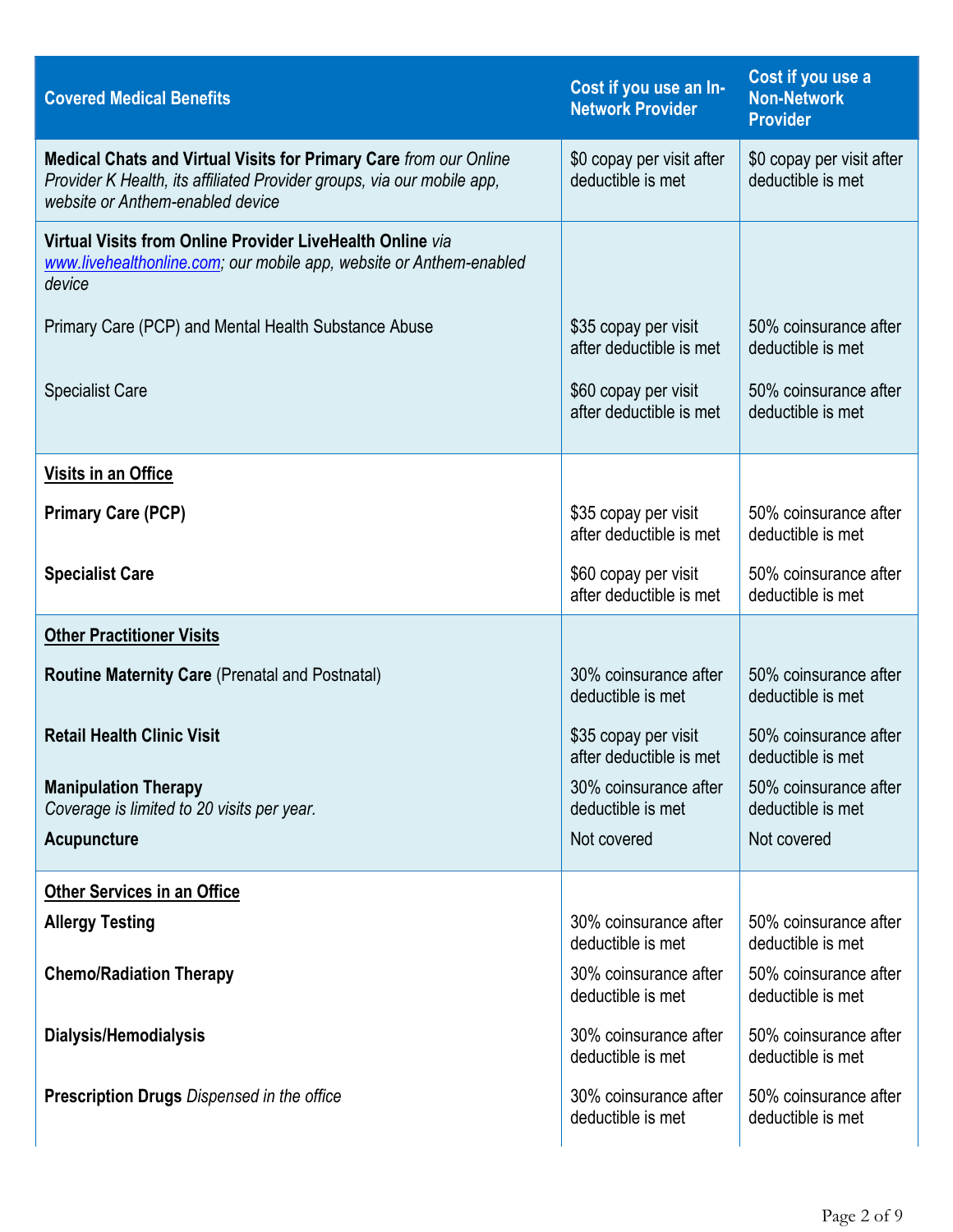| <b>Covered Medical Benefits</b>                                 | Cost if you use an In-<br><b>Network Provider</b> | Cost if you use a<br><b>Non-Network</b><br><b>Provider</b> |
|-----------------------------------------------------------------|---------------------------------------------------|------------------------------------------------------------|
| <b>Surgery</b>                                                  | \$60 copay per surgery<br>after deductible is met | 50% coinsurance after<br>deductible is met                 |
| <b>Diagnostic Services</b><br>Lab                               |                                                   |                                                            |
| Office                                                          | 30% coinsurance after<br>deductible is met        | 50% coinsurance after<br>deductible is met                 |
| Freestanding Lab/Reference Lab                                  | 30% coinsurance after<br>deductible is met        | 50% coinsurance after<br>deductible is met                 |
| <b>Outpatient Hospital</b>                                      | 30% coinsurance after<br>deductible is met        | 50% coinsurance after<br>deductible is met                 |
| X-Ray                                                           |                                                   |                                                            |
| Office                                                          | 30% coinsurance after<br>deductible is met        | 50% coinsurance after<br>deductible is met                 |
| <b>Freestanding Radiology Center</b>                            | 30% coinsurance after<br>deductible is met        | 50% coinsurance after<br>deductible is met                 |
| <b>Outpatient Hospital</b>                                      | 30% coinsurance after<br>deductible is met        | 50% coinsurance after<br>deductible is met                 |
| Advanced Diagnostic Imaging for example: MRI, PET and CAT scans |                                                   |                                                            |
| Office                                                          | 30% coinsurance after<br>deductible is met        | 50% coinsurance after<br>deductible is met                 |
| <b>Freestanding Radiology Center</b>                            | 30% coinsurance after<br>deductible is met        | 50% coinsurance after<br>deductible is met                 |
| <b>Outpatient Hospital</b>                                      | 30% coinsurance after<br>deductible is met        | 50% coinsurance after<br>deductible is met                 |
| <b>Emergency and Urgent Care</b>                                |                                                   |                                                            |
| <b>Urgent Care</b>                                              | \$75 copay per visit<br>after deductible is met   | 50% coinsurance after<br>deductible is met                 |
| <b>Emergency Room Facility Services</b>                         | 30% coinsurance after<br>deductible is met        | Covered as In-Network                                      |
| <b>Emergency Room Doctor and Other Services</b>                 | 30% coinsurance after<br>deductible is met        | Covered as In-Network                                      |
| <b>Ambulance</b>                                                | 30% coinsurance after<br>deductible is met        | Covered as In-Network                                      |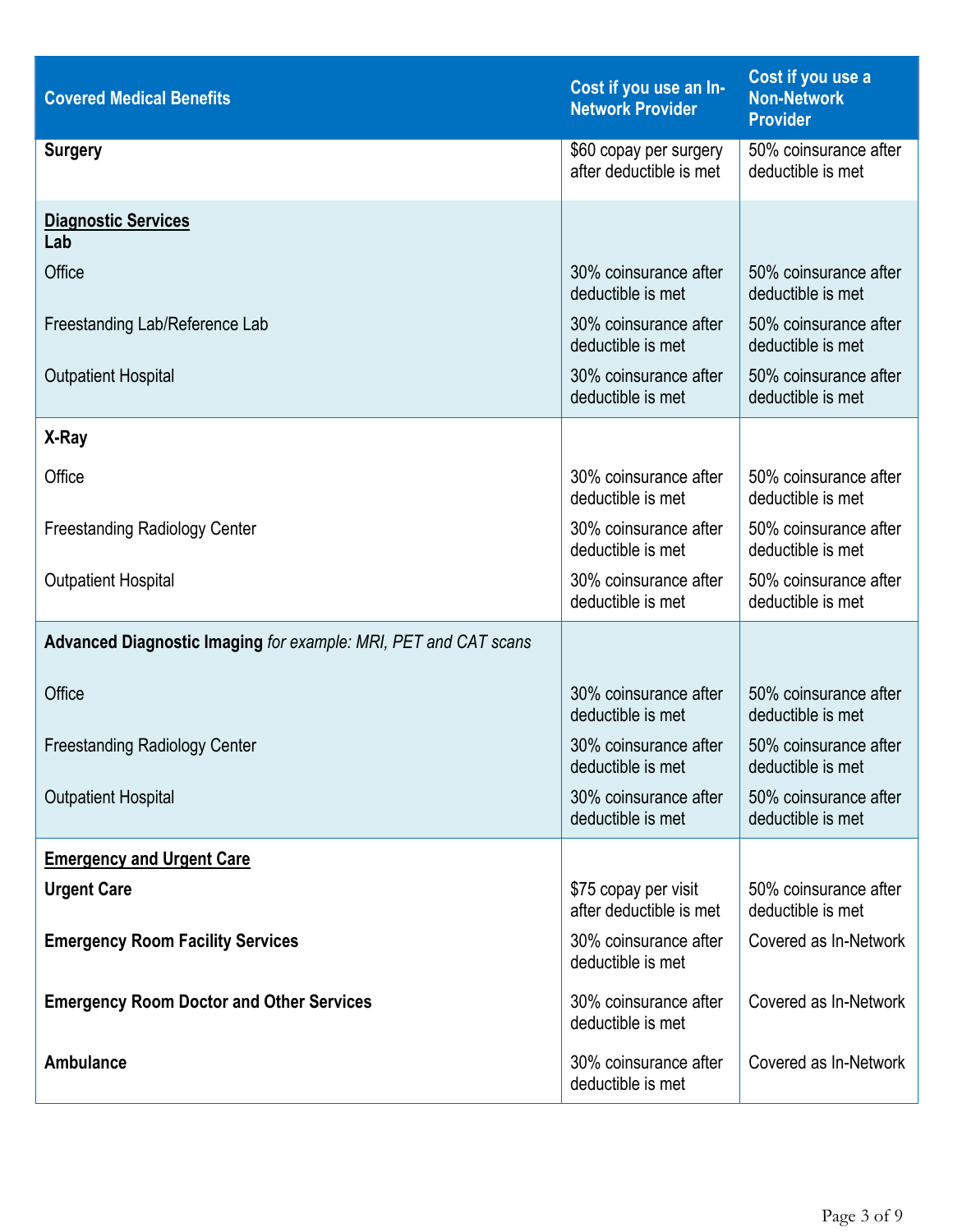| <b>Covered Medical Benefits</b>                                                                                                                                                                                                                                            | Cost if you use an In-<br><b>Network Provider</b> | Cost if you use a<br><b>Non-Network</b><br><b>Provider</b> |
|----------------------------------------------------------------------------------------------------------------------------------------------------------------------------------------------------------------------------------------------------------------------------|---------------------------------------------------|------------------------------------------------------------|
| <b>Outpatient Mental Health and Substance Abuse</b>                                                                                                                                                                                                                        |                                                   |                                                            |
| <b>Doctor Office Visit</b>                                                                                                                                                                                                                                                 | 0% coinsurance after<br>deductible is met         | 50% coinsurance after<br>deductible is met                 |
| <b>Facility Visit</b>                                                                                                                                                                                                                                                      |                                                   |                                                            |
| <b>Facility Fees</b>                                                                                                                                                                                                                                                       | 30% coinsurance after<br>deductible is met        | 50% coinsurance after<br>deductible is met                 |
| <b>Doctor Services</b>                                                                                                                                                                                                                                                     | 30% coinsurance after<br>deductible is met        | 50% coinsurance after<br>deductible is met                 |
| <b>Outpatient Surgery</b>                                                                                                                                                                                                                                                  |                                                   |                                                            |
| <b>Facility Fees</b>                                                                                                                                                                                                                                                       |                                                   |                                                            |
| Hospital                                                                                                                                                                                                                                                                   | 30% coinsurance after<br>deductible is met        | 50% coinsurance after<br>deductible is met                 |
| <b>Freestanding Surgical Center</b>                                                                                                                                                                                                                                        | 30% coinsurance after<br>deductible is met        | 50% coinsurance after<br>deductible is met                 |
| <b>Doctor and Other Services</b>                                                                                                                                                                                                                                           |                                                   |                                                            |
| Hospital                                                                                                                                                                                                                                                                   | 30% coinsurance after<br>deductible is met        | 50% coinsurance after<br>deductible is met                 |
| <b>Freestanding Surgical Center</b>                                                                                                                                                                                                                                        | 30% coinsurance after<br>deductible is met        | 50% coinsurance after<br>deductible is met                 |
| <b>Hospital (Including Maternity, Mental Health and Substance Abuse)</b>                                                                                                                                                                                                   |                                                   |                                                            |
| <b>Facility Fees</b>                                                                                                                                                                                                                                                       | 30% coinsurance after<br>deductible is met        | 50% coinsurance after<br>deductible is met                 |
| Doctor and other services                                                                                                                                                                                                                                                  | 30% coinsurance after<br>deductible is met        | 50% coinsurance after<br>deductible is met                 |
| <b>Recovery &amp; Rehabilitation</b>                                                                                                                                                                                                                                       |                                                   |                                                            |
| <b>Home Health Care</b><br>Coverage is limited to 120 visits per benefit period. Limits are combined for<br>all home health services.                                                                                                                                      | 30% coinsurance after<br>deductible is met        | 50% coinsurance after<br>deductible is met                 |
| <b>Rehabilitation services</b><br>Coverage for rehabilitative and habilitative physical therapy and<br>occupational therapy combined is limited to 20 visits per year. Coverage<br>for rehabilitative and habilitative speech therapy is limited to 20 visits per<br>year. |                                                   |                                                            |
| Office                                                                                                                                                                                                                                                                     | 30% coinsurance after<br>deductible is met        | 50% coinsurance after<br>deductible is met                 |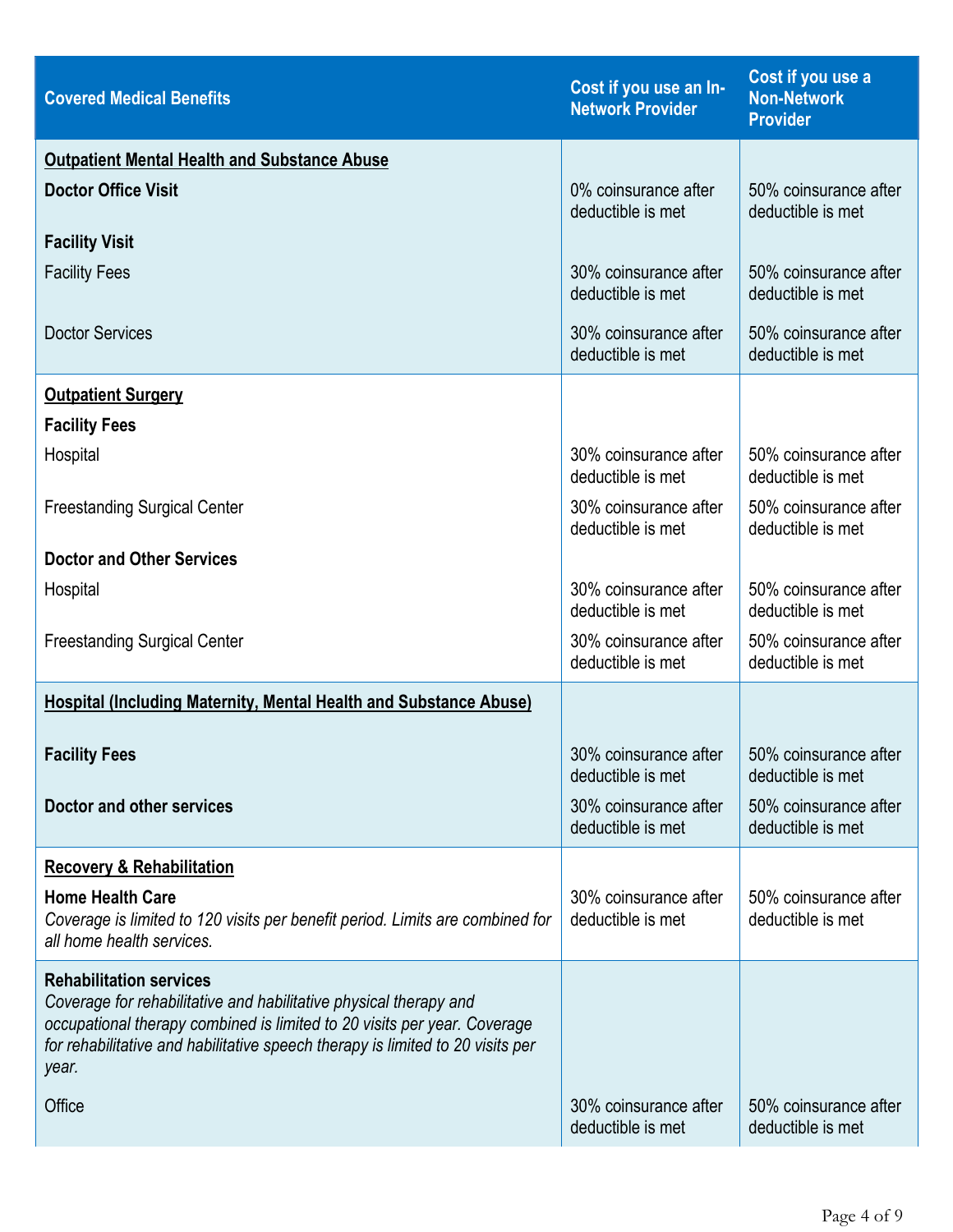| <b>Covered Medical Benefits</b>                                                                                                                                                                                                                                                         | Cost if you use an In-<br><b>Network Provider</b>            | Cost if you use a<br><b>Non-Network</b><br><b>Provider</b>    |
|-----------------------------------------------------------------------------------------------------------------------------------------------------------------------------------------------------------------------------------------------------------------------------------------|--------------------------------------------------------------|---------------------------------------------------------------|
| <b>Outpatient Hospital</b>                                                                                                                                                                                                                                                              | 30% coinsurance after<br>deductible is met                   | 50% coinsurance after<br>deductible is met                    |
| <b>Cardiac rehabilitation</b>                                                                                                                                                                                                                                                           |                                                              |                                                               |
| Office                                                                                                                                                                                                                                                                                  | 30% coinsurance after<br>deductible is met                   | 50% coinsurance after<br>deductible is met                    |
| <b>Outpatient Hospital</b>                                                                                                                                                                                                                                                              | 30% coinsurance after<br>deductible is met                   | 50% coinsurance after<br>deductible is met                    |
| <b>Skilled Nursing Care (facility)</b><br>Coverage for Inpatient rehabilitation and skilled nursing services is limited<br>to 60 days combined per benefit period.                                                                                                                      | 30% coinsurance after<br>deductible is met                   | 50% coinsurance after<br>deductible is met                    |
| <b>Inpatient Hospice</b>                                                                                                                                                                                                                                                                | 30% coinsurance after<br>deductible is met                   | 50% coinsurance after<br>deductible is met                    |
| <b>Durable Medical Equipment</b>                                                                                                                                                                                                                                                        | 30% coinsurance after<br>deductible is met                   | 50% coinsurance after<br>deductible is met                    |
| <b>Prosthetic Devices</b>                                                                                                                                                                                                                                                               | 30% coinsurance after<br>deductible is met                   | 50% coinsurance after<br>deductible is met                    |
| <b>Covered Prescription Drug Benefits</b>                                                                                                                                                                                                                                               | Cost if you use an In-<br><b>Network Pharmacy</b>            | Cost if you use a<br><b>Non-Network</b><br><b>Pharmacy</b>    |
| <b>Pharmacy Deductible</b>                                                                                                                                                                                                                                                              | Combined with medical<br>deductible                          | Combined with medical<br>deductible                           |
| <b>Pharmacy Out-of-Pocket Limit</b>                                                                                                                                                                                                                                                     | Combined with In-<br>Network medical out-<br>of-pocket limit | Combined with Non-<br>Network medical out-<br>of-pocket limit |
| Prescription Drug Coverage Cost shares for drugs included on the National drug list appear below. Drugs not included on the<br>National drug list will not be covered. Your plan uses the Base Network. You may receive up to a 90 day supply of medication<br>at Retail 90 pharmacies. |                                                              |                                                               |
| Home Delivery Pharmacy Maintenance medication are available through IngenioRx Home Delivery Pharmacy. You will need                                                                                                                                                                     |                                                              |                                                               |

| Tier 1 - Typically Generic<br>Per 30 day supply (retail pharmacy and Retail 90 pharmacy). Per 90 day<br>supply (home delivery). | \$20 copay per<br>prescription after<br>deductible is met<br>(retail) and \$43 copay | \$20 copay per<br>prescription after<br>deductible is met (retail<br>only) |
|---------------------------------------------------------------------------------------------------------------------------------|--------------------------------------------------------------------------------------|----------------------------------------------------------------------------|
|---------------------------------------------------------------------------------------------------------------------------------|--------------------------------------------------------------------------------------|----------------------------------------------------------------------------|

*to call us on the number on your ID card to sign up when you first use the service.*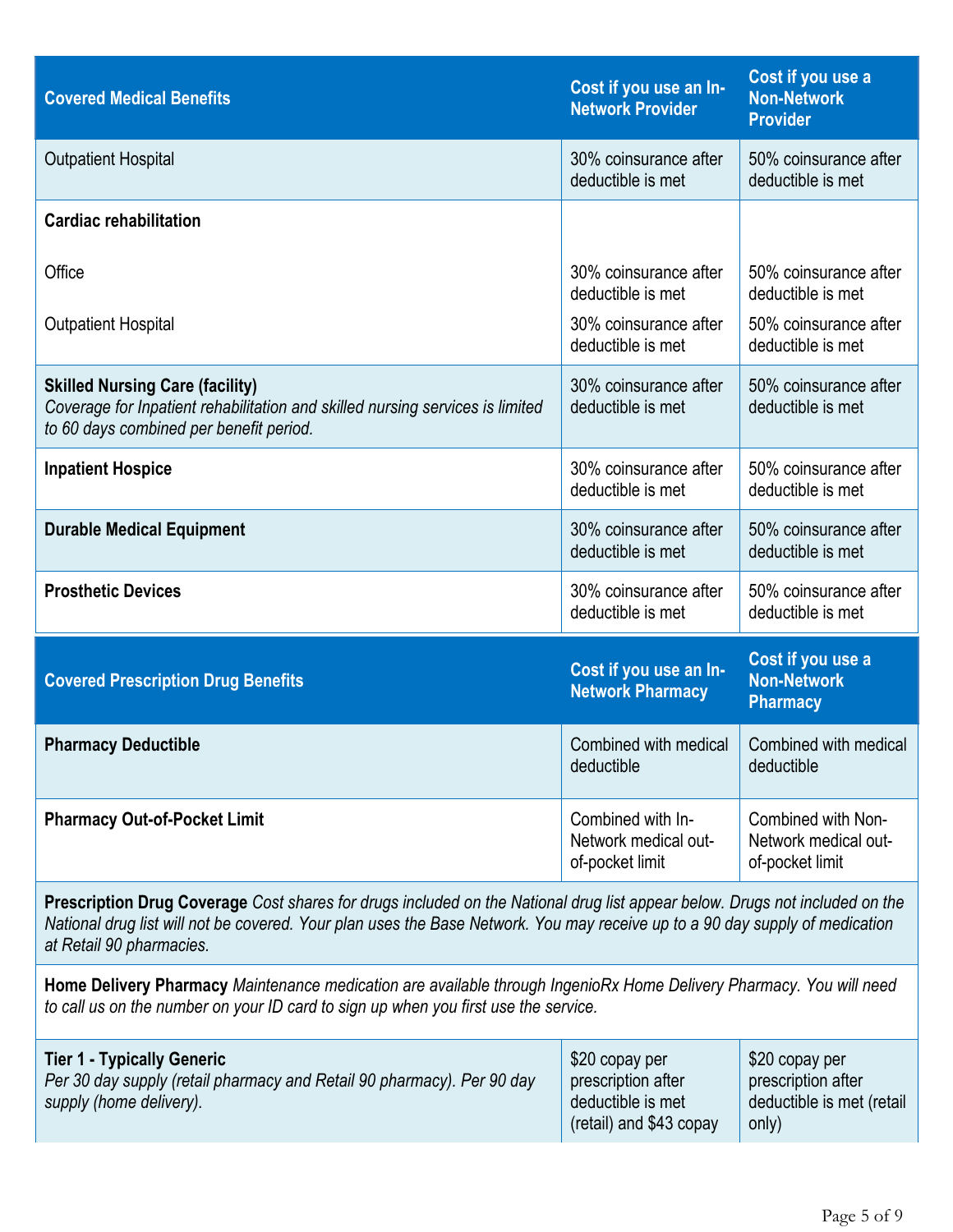| <b>Covered Prescription Drug Benefits</b>                                                                                                          | Cost if you use an In-<br><b>Network Pharmacy</b>                                                                                                       | Cost if you use a<br><b>Non-Network</b><br><b>Pharmacy</b>                                  |
|----------------------------------------------------------------------------------------------------------------------------------------------------|---------------------------------------------------------------------------------------------------------------------------------------------------------|---------------------------------------------------------------------------------------------|
|                                                                                                                                                    | per prescription after<br>deductible is met<br>(home delivery)                                                                                          |                                                                                             |
| Tier 2 - Typically Preferred Brand<br>Per 30 day supply (retail pharmacy and Retail 90 pharmacy). Per 90 day<br>supply (home delivery).            | \$45 copay per<br>prescription after<br>deductible is met<br>(retail) and \$90 copay<br>per prescription after<br>deductible is met<br>(home delivery)  | \$45 copay per<br>prescription after<br>deductible is met (retail<br>only)                  |
| <b>Tier 3 - Typically Non-Preferred Brand</b><br>Per 30 day supply (retail pharmacy and Retail 90 pharmacy). Per 90 day<br>supply (home delivery). | \$85 copay per<br>prescription after<br>deductible is met<br>(retail) and \$255 copay<br>per prescription after<br>deductible is met<br>(home delivery) | \$85 copay per<br>prescription after<br>deductible is met (retail<br>only)                  |
| Tier 4 - Typically Specialty (brand and generic)<br>Per 30 day supply (specialty pharmacy).                                                        | 25% coinsurance up to<br>\$350 per prescription<br>after deductible is met<br>(retail and home<br>delivery)                                             | 25% coinsurance up to<br>\$350 per prescription<br>after deductible is met<br>(retail only) |

### **Notes:**

- If you have an office visit with your Primary Care Physician or Specialist at an Outpatient Facility (e.g., Hospital or Ambulatory Surgical Facility), benefits for Covered Services will be paid under "Outpatient Facility Services".
- Costs may vary by the site of service. Other cost shares may apply depending on services provided. Check your Certificate of Coverage for details.
- When using a non-network pharmacy, members are responsible for the stated copay & costs in excess of the prescription drug maximum allowed amount. Members will pay upfront and submit a claim form.

*This summary of benefits is a brief outline of coverage, designed to help you with the selection process. This summary does not reflect each and every benefit, exclusion and limitation which may apply to the coverage. For more details, important limitations and exclusions, please review the formal Certificate of Coverage. If there is a difference between this summary and the Certificate of Coverage the Certificate of Coverage will prevail.*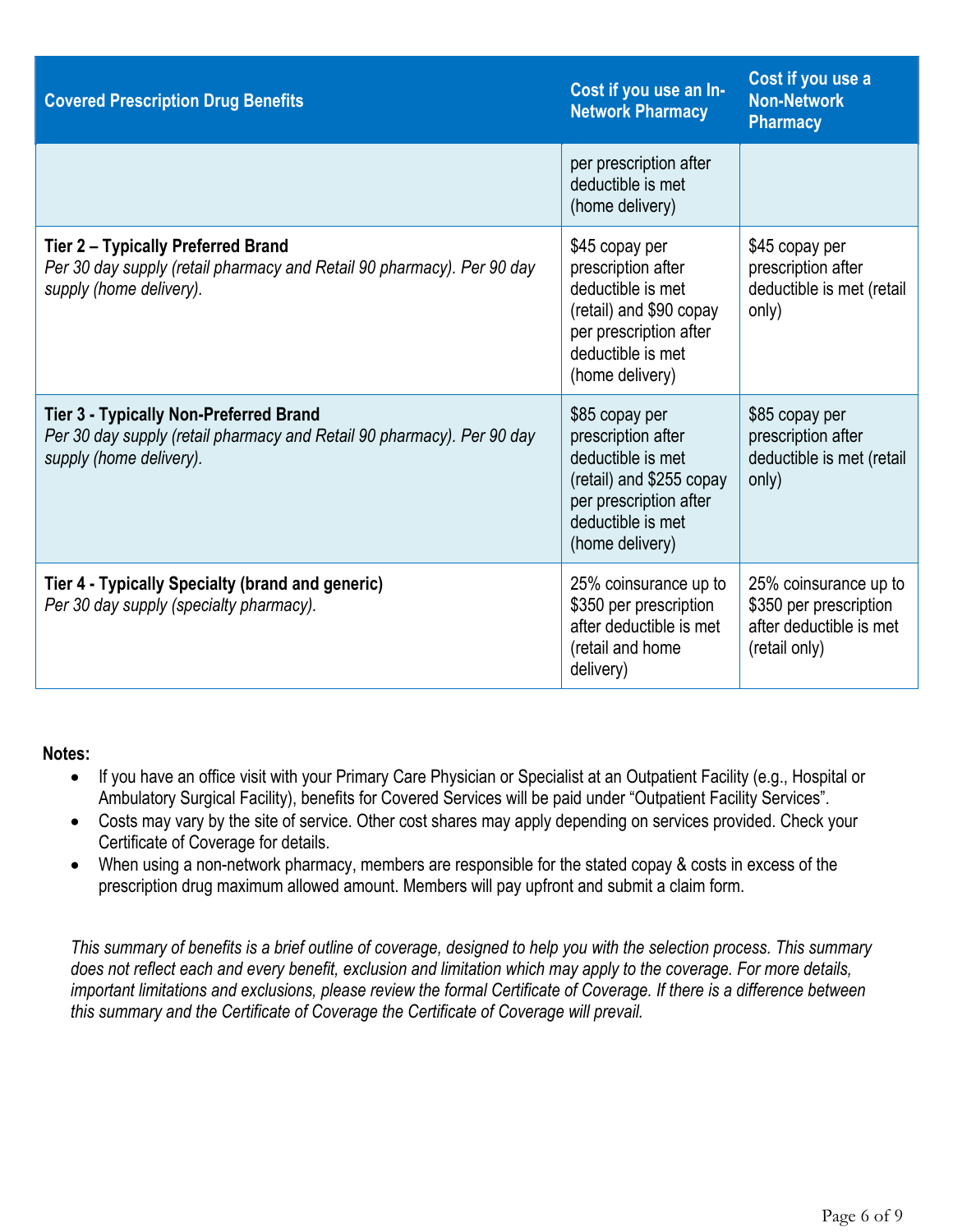# Intentionally Left Blank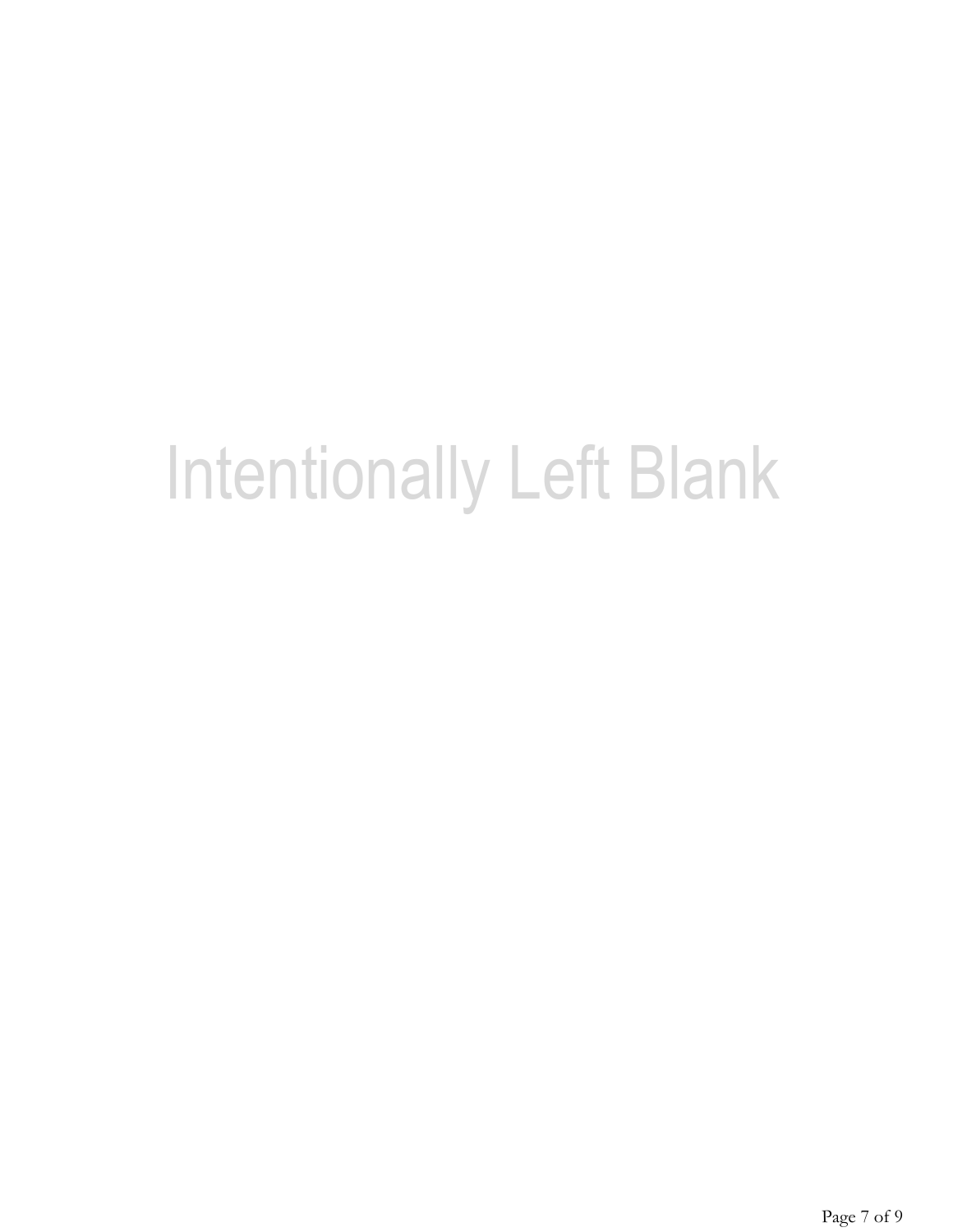### **Language Access Services:**

### **Get help in your language**

Curious to know what all this says? We would be too. Here's the English version: If you have any questions about this document, you have the right to get help and information in your language at no cost. To talk to an interpreter, call (877) 812-9777

Separate from our language assistance program, we make documents available in alternate formats for members with visual impairments. If you need a copy of this document in an alternate format, please call the customer service telephone number on the back of your ID card.

**(TTY/TDD: 711)**

Arabic (العربية): إذا كان لديك أي استفسارات بشأن هذا المستند، فيحق لك الحصول على المساعدة والمعلومات بلغتك دون مقابل. للتحدث إلى . (877) 812-9777

**Armenian (**հայերեն**).** Եթե այս փաստաթղթի հետ կապված հարցեր ունեք, դուք իրավունք ունեք անվճար ստանալ օգնություն և տեղեկատվություն ձեր լեզվով: Թարգմանչի հետ խոսելու համար զանգահարեք հետևյալ հեռախոսահամարով՝ (877) 812-9777:

**Chinese(**中文**)**:如果您對本文件有任何疑問,您有權使用您的語言免費獲得協助和資訊。如需與譯員通 話,請致電(877) 812-9777。

Farsi) (فارسي): در صورتی که سؤالی پیرامون این سند دارید، این حق را دارید که اطلاعات و کمک را بدون هیچ هزينه اي به زبان مادريتان دريافت كنيد. براي گفتگو با يک مترجم شُفاهي، با شُماره 9777-812 (877) تماس بگيريد.

**French (Français) :** Si vous avez des questions sur ce document, vous avez la possibilité d'accéder gratuitement à ces informations et à une aide dans votre langue. Pour parler à un interprète, appelez le (877) 812-9777.

**Haitian Creole (Kreyòl Ayisyen):** Si ou gen nenpòt kesyon sou dokiman sa a, ou gen dwa pou jwenn èd ak enfòmasyon nan lang ou gratis. Pou pale ak yon entèprèt, rele (877) 812-9777.

**Italian (Italiano):** In caso di eventuali domande sul presente documento, ha il diritto di ricevere assistenza e informazioni nella sua lingua senza alcun costo aggiuntivo. Per parlare con un interprete, chiami il numero (877) 812- 9777.

Japanese (日本語):この文書についてなにかご不明な点があれば、あなたにはあなたの言語で無料で支援を受け情報 を得る権利があります。 通訳と話すには、(877) 812-9777 にお電話ください。

**Korean (한국어):** 본 문서에 대해 어떠한 문의사항이라도 있을 경우, 귀하에게는 귀하가 사용하는 언어로 무료 도움 및 정보를 얻을 권리가 있습니다. 통역사와 이야기하려면(877) 812-9777로 문의하십시오.